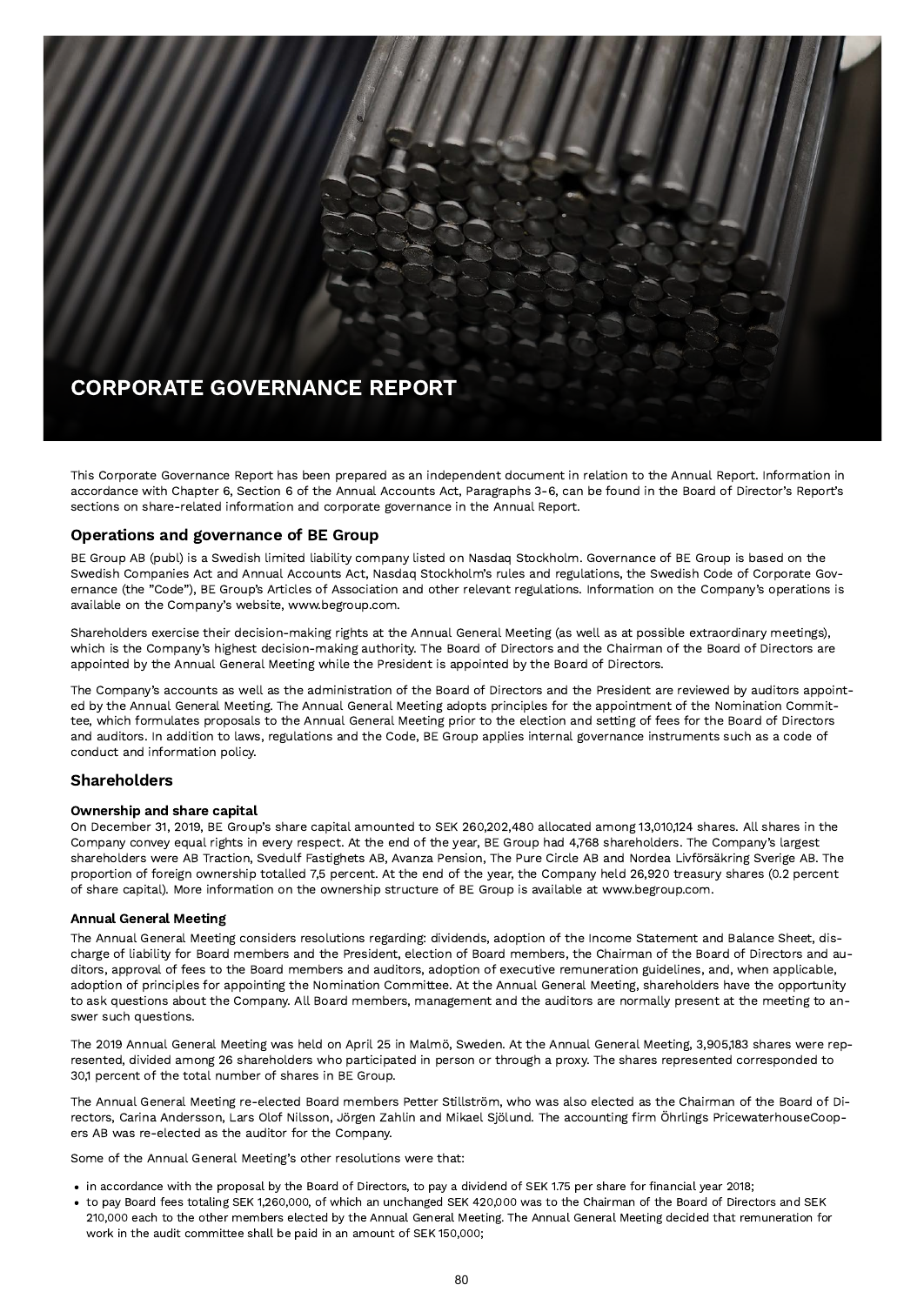- to adopt guidelines for remuneration of senior executives, which primarily entail that salaries and other remuneration conditions for management shall be market-based and that variable remuneration should be at most 50 percent of fixed salary. Where notice of termination is issued by BE Group, fixed salary during the period of notice shall not exceed an amount equivalent to at most 12 months' fixed salary;
- to authorize the Board of Directors, on one or several occasions and not later than the 2020 Annual General Meeting, to make decisions regarding the transfer of treasury shares for the purpose of financing smaller corporate acquisitions.

# Extraordinary General Meeting

The Extraordinary General Meeting was held on September 18 in Malmö, Sweden. At the Extraordinary General Meeting, 3,867,042 shares were represented, divided among 6 shareholders who participated in person or through a proxy. The shares represented corresponded to 29,8 percent of the total number of shares in BE Group.

The Extraordinary General Meeting decided in accordance with the proposal to elect Board member Jörgen Zahlin as new Chairman of the Board.

The Board and Committee fees that were resolved by the Annual General Meeting on 25 April 2019 shall continue to apply and shall as between Petter Stillström and Jörgen Zahlin, as applicable, be allocated pro rata in relation to their respective terms as Chairman of the Board during the time from the Annual General Meeting 2019 until the end of the next Annual General Meeting.

#### Nomination Committee

As resolved by the Annual General Meeting, the Nomination Committee must consist of four members, who, in addition to the Chairman of the Board of Directors, shall include representatives for each of the three largest shareholders in the Company in terms of voting rights, as of August 31 each year. The names of the three shareholder representatives and the shareholders they represent shall be announced as soon as the Nomination Committee has been appointed and at least six months before the Annual General Meeting. Unless the members agree otherwise, the member who represents the largest shareholder in terms of voting rights shall be Chairman of the Nomination Committee. If a member of the Nomination Committee resigns before the process is complete, a substitute nominated by the same shareholder may take that member's place. If a significant change takes place in the Company's ownership structure after August 31, rules are in place regarding how the composition of the Nomination Committee can be changed. Prior to the 2020 Annual General Meeting, the Nomination Committee consists of Petter Stillström (AB Traction), chairman, Jörgen Zahlin, (Chairman of the Board of BE Group), Alf Svedulf, private incl. companies and Johan Ahldin, The Pure Circle AB.

The Nomination Committee is tasked with: submitting to the Annual General Meeting its nominations for Chairman of the Board of Directors and other Board members accompanied by a justified statement regarding the proposal, proposing fees for the Board of Directors and the auditors and any remuneration for committee work, proposing auditors and nominating an individual to serve as the chairman of the Annual General Meeting. The Nomination Committee is also charged with assessing the independence of Board members in relation to the Company and major shareholders.

When preparing its proposal for the Board of Directors before the Annual General Meeting 2019, the Nomination Committee applied the following diversity policy. As a whole, the Board of Directors must have an appropriate combined competence and experience for the activities that are conducted to be able to identify and understand the risks that the business entails. The Nomination Committee strives to achieve diversity on the Board. The objective of the diversity policy is that the Board of Directors shall consist of members with varying industry experience, competence, geographical background and with a varying educational and professional background, which together contribute to an independent and critical questioning of the Board, and an even gender distribution shall be sought. The Annual General Meeting decided to appoint Board members in accordance with the Nomination Committee's proposal, which means that five members were elected, of which one woman and four men. As far as the Nomination Committee's ambitions of a more even gender distribution are concerned, it has not been possible to achieve this, but the Nomination Committee's continued ambition is to create a more even gender distribution on the Board.

As a basis for its proposals to the 2020 Annual General Meeting, the Nomination Committee assessed whether the Board of Directors has a suitable composition and meets the requirements on the Board of Directors imposed by the Company's operations, position and conditions in other regards. The assessment was based on material including relevant sections of the evaluation of the Board's work performed under the Chairman's guidance.

# The Board of Directors and its work

# Composition

Under the Articles of Association, the Board of Directors of BE Group must consist of at least three and no more than ten Board members elected by the Annual General Meeting for a term that lasts until the end of the next Annual General Meeting. Over the year, the Board of Directors of the Company consisted of five members elected by the 2019 Annual General Meeting: Jörgen Zahlin (Chairman as from the Extraordinary General Meeting on September 18, 2019), Carina Andersson, Lars Olof Nilsson, Mikael Sjölund and Petter Stillström, as well as employee representative Mikael Törnros. Please refer to the Annual Report for a more detailed presentation of the Board members. All members are independent in relation to BE Group and executive management. With the exception of Petter Stillström, all Board members are considered independent in relation to BE Group's principal owners.

From Group Management, the President and the CFO normally attend Board meetings and report on the Group's development. Apart from the members of the Board of Directors, other officers of BE Group and external parties participated in Board meetings to present reports on particular issues. The Company's CFO served as the secretary of the Board in 2019.

#### Rules of procedure of the Board of Directors

The Board of Directors is appointed by BE Group's shareholders to have ultimate responsibility for the Group's organization and administration of the Group's interests. At the statutory Board of Directors meeting directly following the Annual General Meeting, the Board of Directors adopted rules of procedure that closely regulates its work and responsibility as well as the special work tasks that are the responsibility of the Chairman of the Board.

The Chairman of the Board, Jörgen Zahlin, leads the Board's work and monitors the operation through a continuous dialogue with the President. Through monthly reports and Board meetings, the Board of Directors obtains information about BE Group's economic and financial status. Prior to every Board meeting, the Chairman and the President review those issues that shall be addressed at the meeting. Documentation for the Board's handling of the issues is sent to the Board members approximately one week before every Board of Directors meeting. The Board of Directors has also established sets of instructions for the President and for financial reporting to the Board of Directors and has adopted other special policies.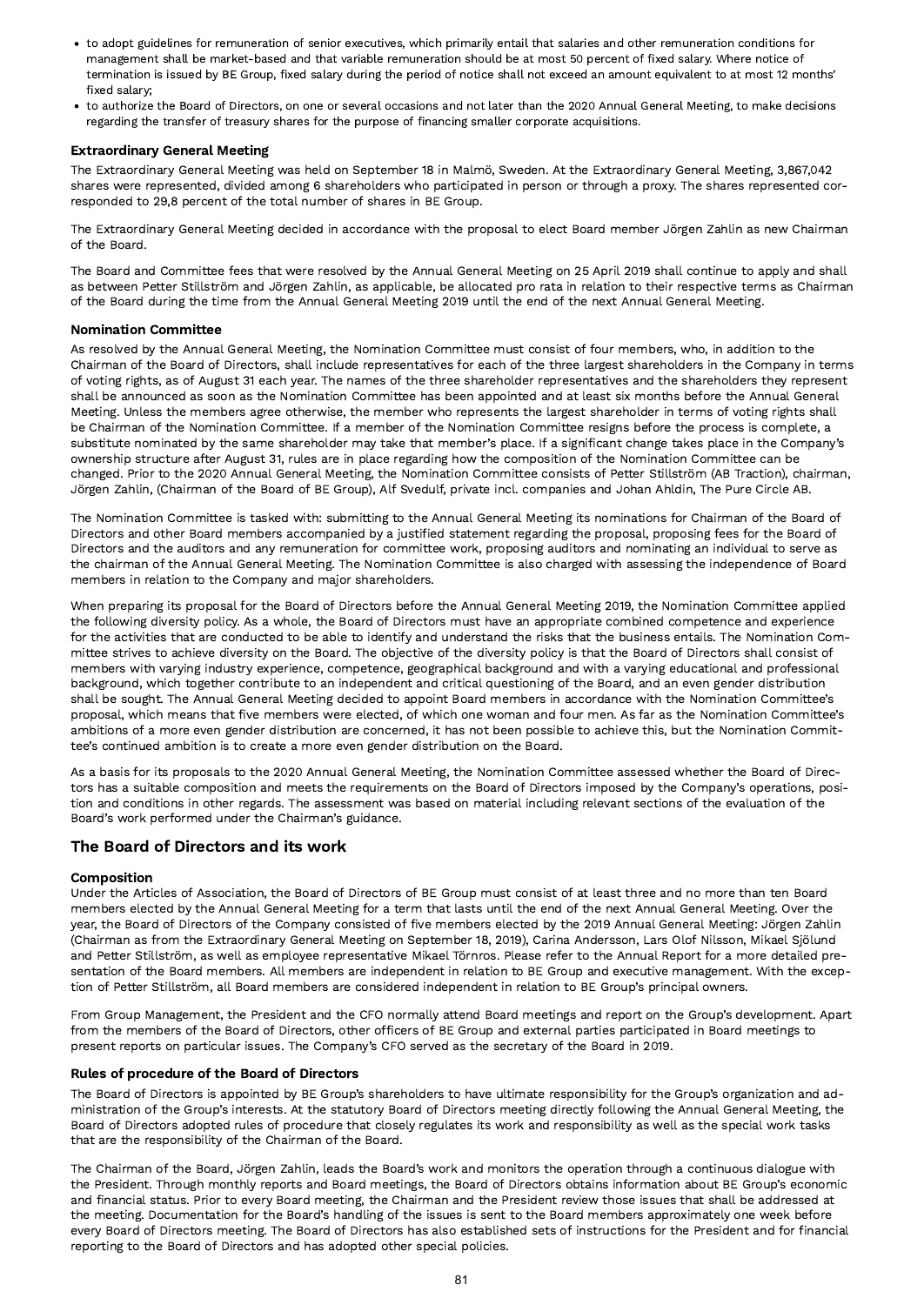The Board has an Audit Committee. The members of the committee are appointed annually by the Board of Directors at its statutory meeting following its election by the Annual General Meeting. Instructions to the Committee is included in the rules of procedure of the Board of Directors.

# Work of the Board of Directors in 2019

During 2019, the Board of Directors held twelve meetings, of which 5 per capsulam. According to the rules of procedure, the Board of Directors shall meet on five occasions per year, in addition to its statutory meeting. Additional meetings shall be held as necessary. One of the meetings during the year is regularly held at one of BE Group's operative units. The table provides a report of attendance by Board members at the four meetings prior to the Annual General Meeting and the five meetings after the Annual General Meeting. As shown, attendance at Board meetings during the year was excellent.

# The Board of Directors, attendance 2019

|                                       |         |              |                       |        |         |            | Independent<br>from the |             |
|---------------------------------------|---------|--------------|-----------------------|--------|---------|------------|-------------------------|-------------|
|                                       |         |              |                       |        |         |            | company &               | Independent |
|                                       |         | Atten-       |                       | Atten- | Board-  | Fee audit- | companies               | of larger   |
|                                       | Elected | dance        | <b>Committee work</b> | dance  | fees    | committee  | management              | owners      |
| Jörgen Zahlin, chairman <sup>1)</sup> | 2013    | $12$ of $12$ | Audit Committee       | 6 of 6 | 270,000 | 40,000     | Yes                     | Yes         |
| Petter Stillström <sup>2)</sup>       | 2012    | 12 of 12     | Audit Committee       | 6 of 6 | 360,000 | 40,000     | Yes                     | No          |
| Carina Andersson                      | 2018    | 12 of 12     |                       |        | 210,000 |            | Yes                     | Yes         |
| Lars Olof Nilsson                     | 2006    | 12 of 12     | Audit Committee       | 6 of 6 | 210,000 | 70,000     | Yes                     | <b>Yes</b>  |
| Mikael Sjölund                        | 2016    | 12 of 12     |                       |        | 210,000 |            | Yes                     | <b>Yes</b>  |
| Mikael Törnros (E)                    | 2018    | 11 of 12     |                       |        |         |            |                         |             |

 $^{\rm 0}$  Jörgen Zahlin became Chairman of the Board member in connection with the Extraordinary General Meeting in September, 2019.

 $^{2)}$  Petter Stillström resigned as Chairman of the Board in connection with the Extraordinary General Meeting in September, 2019 and remains as Member of the Board.

# Evaluation of the Board of Directors' work

The Chairman ensures that the Board of Directors and its work are evaluated annually and that the result of the evaluation is passed on to the Nomination Committee. The evaluation is made by the Board of Directors itself using a questionnaire where their work within a number of areas are judged. The Chairman of the Board summarizes the evaluation used as the base for a discussion within the Board of Directors regarding the development of the Board of Directors' work. The purpose is to examine how the Board of Directors´ work can be more efficient and to clarify potential need of additional skills in the Board of Directors.

#### Audit Committee

The Audit Committee meets prior to every reporting date and where there is a need for additional meetings. The committee prepares a number of questions for the Board of Directors' decision and supports the Board of Directors in its work to carry out its responsibility within the areas, auditing and internal control as well as to quality-assure BE Group's financial reporting, which requires that the Company have a satisfactory organization and appropriate processes.

Each year, the Company's auditors formulate a proposed audit policy and present this to the Audit Committee. Once the proposal has been reviewed and commented on by the Committee, a final proposal is submitted for approval by the Board of Directors. The work is focused on assuring the quality and accuracy of financial accounting and reporting, internal financial control efforts, as well as the Group's compliance with applicable regulations. In addition, the Audit Committee has recurring contact with the Company's auditor with the purpose of generating an ongoing exchange of information and to assess the auditor's efforts. The Committee may establish guidelines concerning what services, other than auditing services, which BE Group may procure from the auditor.

The Audit Committee consists of Lars Olof Nilsson (Chairman), Petter Stillström and Jörgen Zahlin and meets the requirements imposed in terms of expertise in accounting or auditing. The work of the Committee is regulated by a special set of instructions adopted by the Board of Directors as part of its agenda.

The Audit Committee met six times in 2019. Meetings of the Audit Committee are minuted and reported orally at Board meetings.

# Remuneration Committee

Due to its small size, the Board found it suitable not to appoint a remuneration committee during 2018. This decision was made at the 2018 statutory meeting. Salaries and other terms of employment, pension benefits and the bonus system for the CEO and immediately subordinate managers was handled by the Chairman of the Board in dialogue with the CEO. The Chairman of the Board reported back to the Board who drafted the executive remuneration policies to propose to the Annual General Meeting for resolution. The Board has also been tasked with monitoring and assessing variable remuneration programs for senior executives that were ongoing or terminated during the year and with monitoring and assessing the application of the guidelines for remunerations for senior executives.

The Board decided to reintroduce the remuneration committee at the Board meeting in October 2019. The assignment of the Remuneration Committee is to address matters related to salaries and other terms of employment, pension benefits and the bonus system for the President and the managers reporting directly to him. The Committee makes decisions regarding the remuneration of senior executives other than the President, based on proposals by the President.

The members of the Remuneration Committee is the Chairman of the Board Jörgen Zahlin and Petter Stillström. The work of the Committee is regulated by a special set of instructions adopted by the Board of Directors as part of its agenda. The meeting of the Remuneration Committee is reported orally at a Board meeting.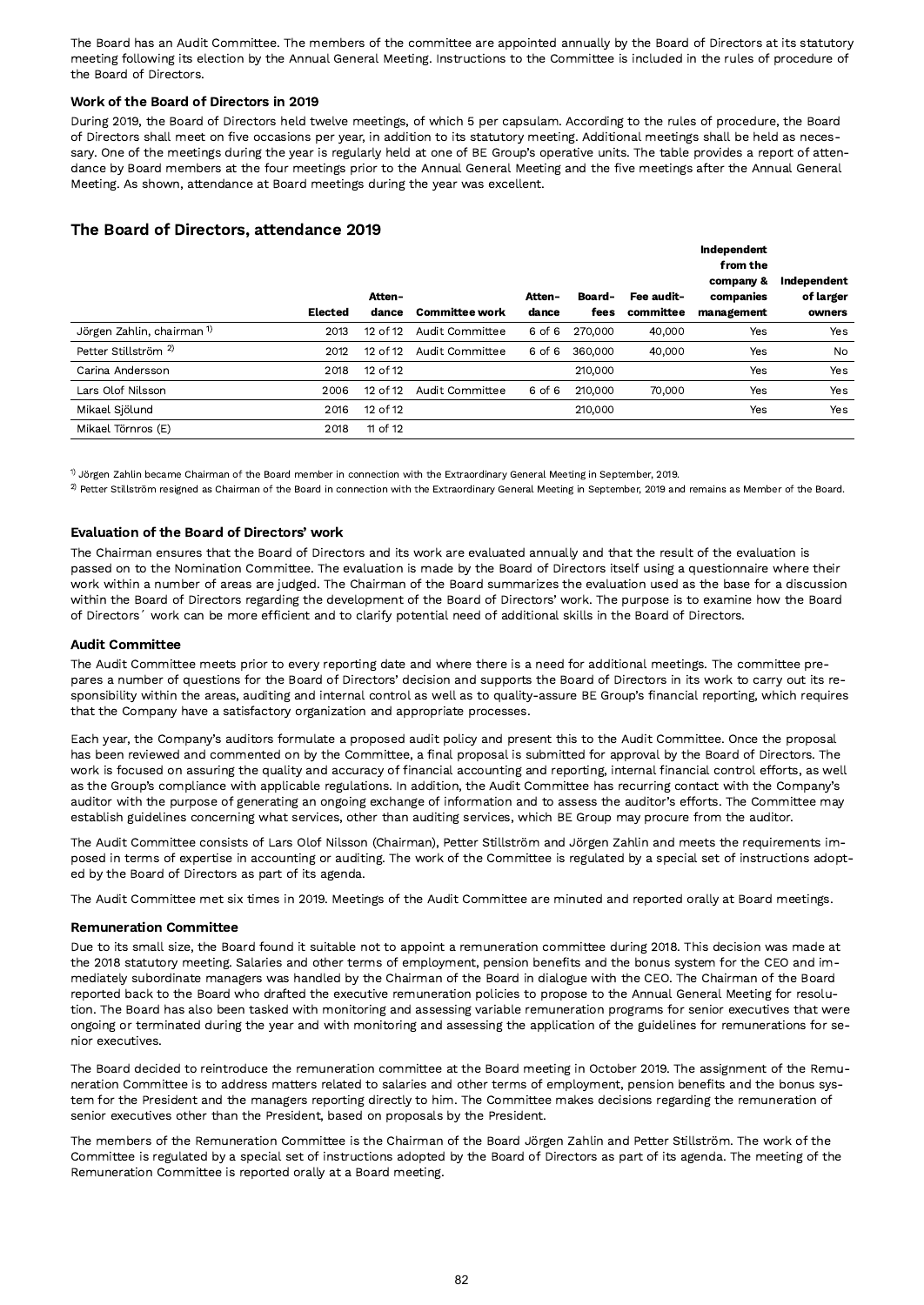# Board remuneration

The fees for the Board members elected by the Annual General Meeting are determined by the Annual General Meeting on the basis of the Nomination Committee's proposal. Employee representatives to the Board of Directors do not receive Board members' fees. In accordance with a resolution by the 2019 Annual General Meeting, a fee of SEK 420,000 was paid to the Chairman of the Board for the period extending from the 2019 Annual General Meeting until the 2020 Annual General Meeting. The other Board members were each paid SEK 210,000 for the same term of office. In addition, the members of the Audit Committee were paid fees totaling SEK 150,000, of which SEK 70,000 was paid to the Chairman of the Committee and SEK 40,000 each to the other two members.

The Board and Committee fees that were resolved by the Annual General Meeting on April 25, 2019, shall continue to apply and shall as between Petter Stillström and Jörgen Zahlin, as applicable, be allocated pro rata in relation to their respective terms as Chairman of the Board during the time from the Annual General Meeting 2019 until the next Annual General Meeting.

#### Group management

Group management of BE Group have during 2019 consisted of the President and CEO, the CFO, the Business Area Manager for Finland & Baltics and the Group Sourcing director. The President leads operations within the parameters set by the Board of Directors. BE Group's Group management meets continuously under the leadership of the President in order to follow-up the operations and discuss Group-wide issues and also to formulate proposals for a strategic plan, business plan and investment documentation that the President thereafter presents to the Board of Directors for a decision. A more detailed presentation of Group management is provided in the Annual Report.

#### Auditors

At the 2019 Annual General Meeting, the auditing firm Öhrlings PricewaterhouseCoopers AB was reelected to be the auditor for a period of one year. Eva Carlsvi, Authorized Public Accountant, is the Auditor-in-Charge.

The auditor maintains regular contact with the Audit Committee and Group Management. The auditor works according to an audit plan, into which the opinions of the Board of Directors have been incorporated, and has reported its observations to the Board of Directors. Reports have been submitted during the progress of the audit and in connection with the adoption of the 2019 Year-end Report. The auditor also participates in the Annual General Meeting and outlines the audit process and the observations in an audit report. Remuneration to auditors is paid based on calculations in accordance with agreements that have been made. Information regarding remuneration in 2019 is provided in Note 4 of the Annual Report.

#### Board of Directors' report regarding internal control

The purpose of internal control of financial reporting is to provide reasonable assurance regarding quality and reliability in the external financial reporting and to ensure that the reports are prepared in accordance with accepted accounting standards, applicable laws and provisions and other requirements for listed companies. To ensure this, the Company had the COSO (Committee of Sponsoring Organizations of the Treadway Commission) framework as a starting point.

#### Internal control function

The Board of Directors and the Audit Committee follow up BE Group's assessment of internal control by means including discussions with BE Group's auditors. Given the above, the Board of Directors has elected not to maintain a separate internal audit unit. To test the internal control environment, a self-assessment is conducted, among other efforts, based on a Group-wide control framework. The Group's CFO reports the results of the test done of the internal control to the Audit Committee of the Board of Directors. BE Group's internal control of financial reporting covers five main areas: establishment of a control environment, risk assessment, control activities, information and communications and follow-up.

#### Control environment

BE Group has a simple legal and operational structure and an established governance and internal control system. This allows the organization to react quickly to external changes. Operational decisions are made at the Group or business area level, while decisions on strategy, business direction, acquisitions and general financial issues are made by the Board of Directors and Group Management of BE Group. Internal control of financial reporting at BE Group is designed to work within this organization. Clear regulations on delegation of authority and responsibilities are followed within BE Group, which follow Group structure.

Since 2012, the Board of Directors has applied a so-called "whistle blower" policy, which means that all employees have the possibility to anonymously report if they discover improprieties or illegal actions that affect vital interests for BE Group or the life and health of individual persons. The policy applies to improprieties committed by people in executive positions or other key personnel within the Company.

#### Risk assessment

The risk assessment is based on a risk review that is updated annually and reported to the Audit Committee. Based on the results of this review, focus is set for the internal control work in the future.

#### Control activities

The risks identified with regard to financial reporting are managed through the Company's control activities, such as authorization controls in IT systems and signature authentication. Detailed economic analysis of business performance including follow-up against business plans and forecasts supplements operations-specific controls and provides an overall assessment of reporting quality.

#### Information and communication

The Group maintains channels of information and communication that serve to safeguard completeness and accuracy in financial reporting. Policies, manuals and job descriptions are available on the Company intranet and/or in printed form.

#### Follow-up

The President is responsible for internal control being organized and followed up in accordance with the guidelines adopted by the Board of Directors. Financial control is exercised by the Corporate Finance Department. Financial reporting is analyzed monthly at a detailed level. The Board of Directors has followed up financial reporting at Board meetings and BE Group's auditor has reported its observations to the Board of Directors. The Board of Directors has received monthly financial reports and the Company's financial situation was discussed at every Board meeting.